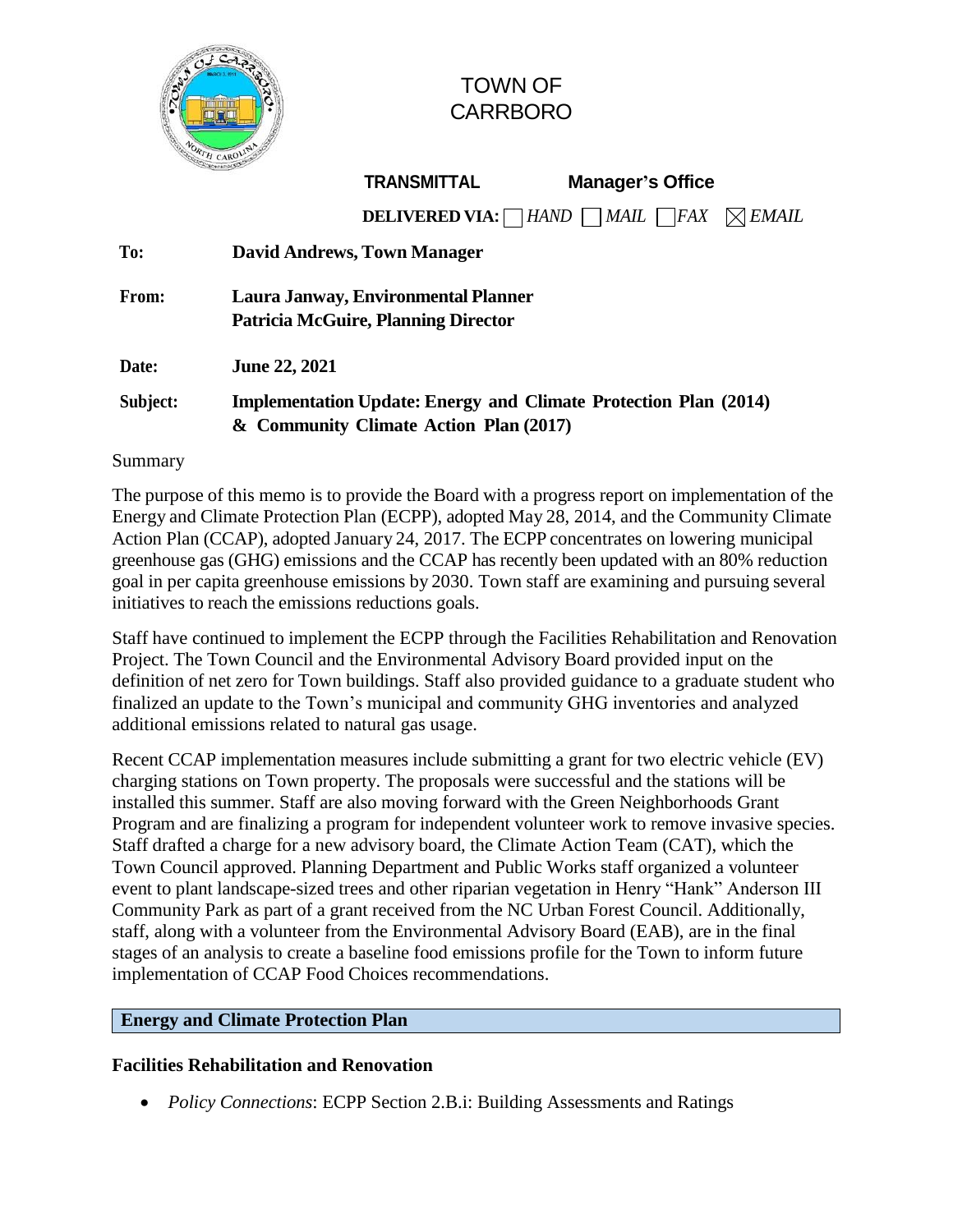Planning Department and Public Works staff worked to coordinate the presentation of net zero choices for the Facilities Rehabilitation and Renovation project to the Environmental Advisory Board. On January 11, 2021, Christian Kaltreider and Ish Sud from Sud Associates, P.A. presented to the EAB. The EAB provided comments and agreed with the definition preferred by the Town Council. Staff brought a resolution to the Council to approve the definition and receive additional feedback. In May 2021, the Council received presentations on the Town Hall & Century Center Concept Plans and an overview of energy and sustainability options and recommendations from the Public Works Department and consultants.

#### **Municipal and Community Greenhouse Gas Inventories**

 *Policy Connections*: ECPP Section 4 (Measurement, Inventory, Assessment, and Reporting). Pursuing these activities will inform actions and stakeholders and create transparency.

Mr. Jacob Becker recently worked to update Carrboro's municipal and community greenhouse gas inventories for his Master's Project The project had three goals:

- Explore the effectiveness of Carrboro's policies in decreasing greenhouse gas emissions from the Town's most recent municipal and community greenhouse gas inventories.
- Quantify the impact of fugitive methane on GHG inventories.
- Recommend additional policies to meet Carrboro's goal of 80% carbon reduction by 2030 compared to 2010 levels.

The results from Mr. Becker's analysis comparing municipal and community emissions from 2009, 2012, and 2019 are shown in the table below. Emissions were measured in metric tons of carbon dioxide equivalent (CO2eq).

| <b>Community</b><br><b>Emissions</b> | 2009 Emissions<br>(metric tons<br>$CO2eq$ ) | 2012<br><b>Emissions</b><br>(metric<br>tons) | 2019 Uncorrected<br><b>Emissions</b> (metric<br>tons) | <b>Change</b><br>2012 to<br>2019 | $\frac{6}{9}$<br><b>Change</b><br>$2012$ to<br>2019 |
|--------------------------------------|---------------------------------------------|----------------------------------------------|-------------------------------------------------------|----------------------------------|-----------------------------------------------------|
| Solid Waste                          | 1,678.00                                    | 3,034.00                                     | 1,336.77                                              | (1,697.23)                       | $-56\%$                                             |
| Transportation                       | 31,576.00                                   | 31,183.00                                    | 38, 342. 34                                           | 7,159.34                         | 23%                                                 |
| <b>Electricity and Gas</b>           | 71,645.00                                   | 70,355.00                                    | 60,433.53                                             | (9,921.47)                       | $-14%$                                              |
| <b>Total Community</b>               | 104,899.00                                  | 104,572.00                                   | 100,112.64                                            | (4,459.36)                       | $-4\%$                                              |
| Per Capita                           | 5.27                                        | 5.31                                         | 4.72                                                  | (0.59)                           | $-11\%$                                             |
| <b>Municipal Emissions</b>           | 8,718.00                                    | 7,382.00                                     | 5,681.56                                              | (1,700.44)                       | $-23%$                                              |

# *Emissions 2009-2019*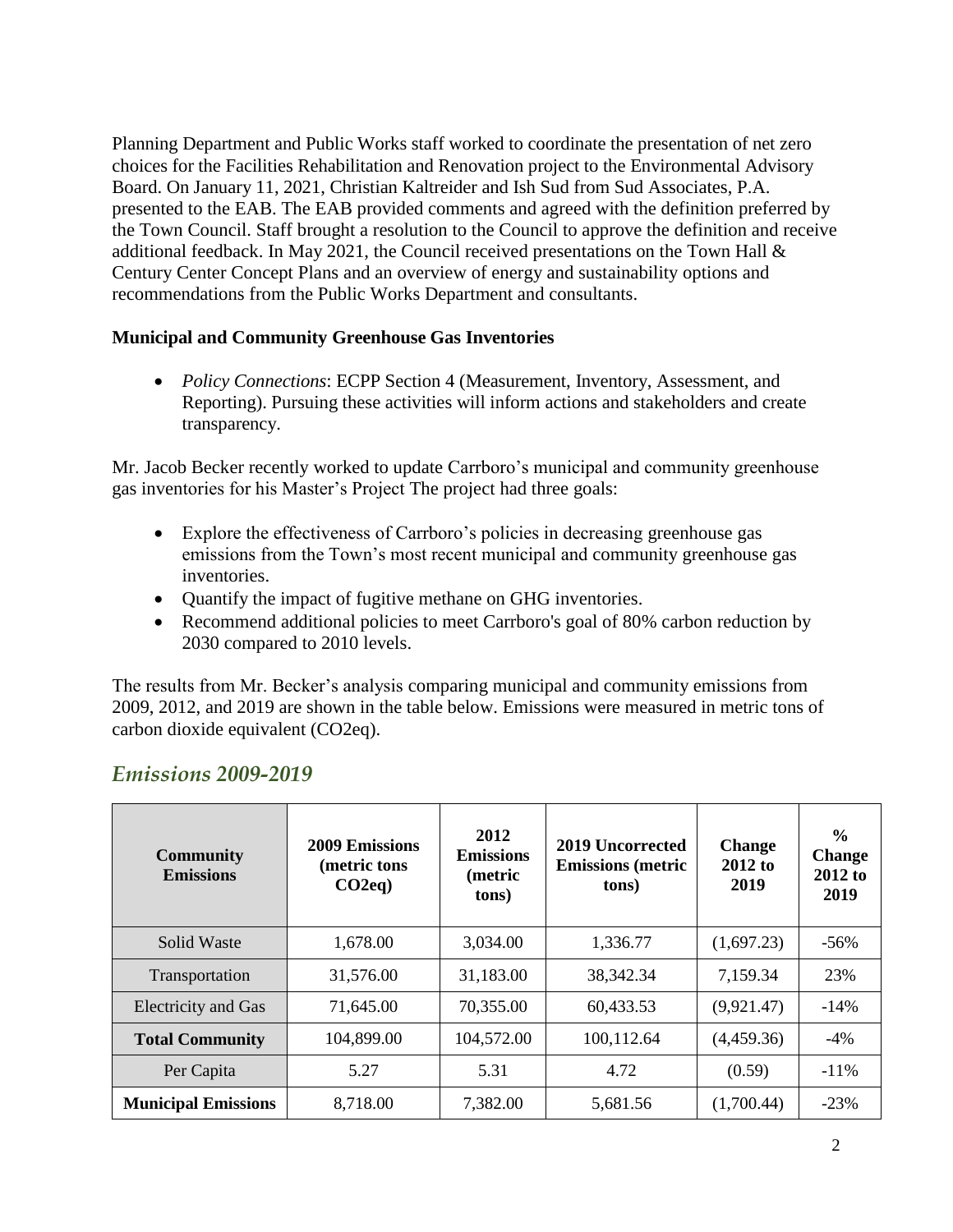Total community emissions have decreased 4% since 2012. There has been a 11% decrease in per capita emissions since 2012 and municipal emissions have decreased 23% in this time period. Vehicle emissions increased 23% due to an increase in miles driven in Carrboro. Emissions from electricity and natural gas decreased by 14% due to changes in the electric grid, however, overall energy usage increased by 6% due to an increase in natural gas usage.

In each of the three inventoried years, residential and commercial electricity use are responsible for most greenhouse gas (GHG) emissions, followed by transportation and gas heat. At the municipal level, emissions from electricity usage and gas heat produce the most emissions, followed by transit and vehicle use. Emissions from landfill trash account for ~1% total GHG emissions.



In addition, Mr. Becker performed an analysis to account for additional methane emissions created from the entire lifecycle of natural gas production, transmission, storage, and downstream distribution. Methane is a more potent greenhouse gas than carbon dioxide and in previous inventories, the factor sets used did not account for a leaked methane from pipelines and supply chains. Using research on estimated methane leak rates, Mr. Becker found that accounting for these methane emissions increases the total CO2eq emissions for 2019 by 9.2%, or 8,650 metric tons.

If the Town Council has interest, staff can provide deeper analysis of this report in the fall.

#### **Police Department Electric Vehicle (EV) Exploration**

In March 2021, the Town Manager asked staff to research the potential for electric police vehicles for Carrboro. Staff have been researching potential vehicle models, return on investment, greenhouse gas emissions savings, and infrastructure needs. In FY21-22, the Town will continue to evaluate alternatives and options to convert its entire fleet to a fuel source other than gas to reduce greenhouse gas emissions.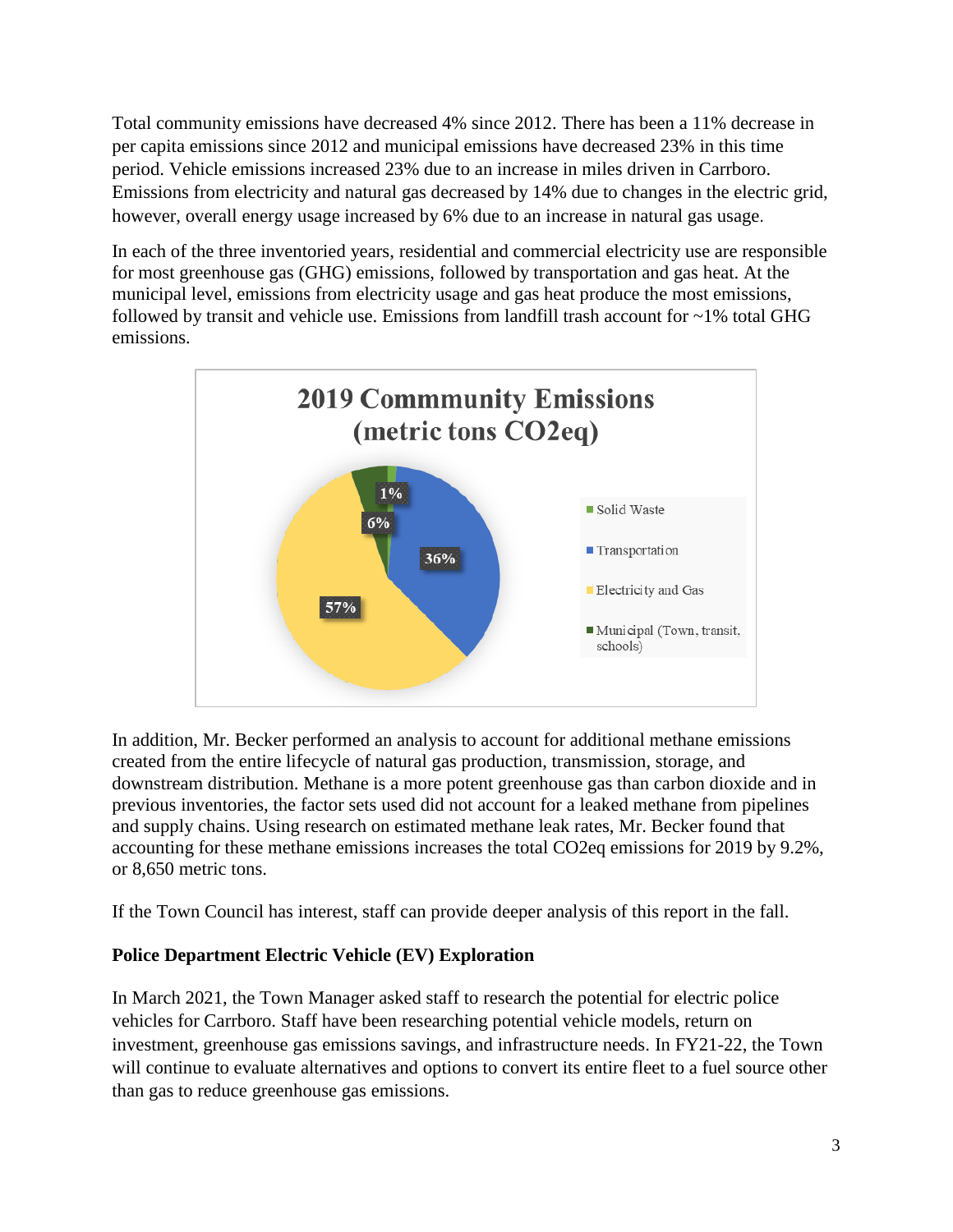### **FY21-22 Budget**

In March 2021, staff completed a budget request for the FY21-22 Budget, along with the FY21- 22 Environmental Sustainability Work Plan. The Work Plan was presented to the Environmental Advisory Board at their June  $7<sup>th</sup>$  meeting.

### **Climate Action Team (CAT)**

 *Policy Connections:* CCAP Community Integration Recommendation #5: Expand Capacity

The Town Council adopted a Town Code Amendment to create the Climate Action Team on October 20, 2020. The Town Code has been updated and the Town Clerk is promoting open seats and collecting applications for this advisory board. As of June 16th, seven applications have been received. The timeline for bringing applicants to the Town Council for appointment will be determined as additional applications are received.

#### **Green Neighborhoods Grant Program**

 *Policy Connections:* CCAP Community Integration Recommendation #3: Create Participatory Green Neighborhood Budgeting Program to Reduce Carbon Emissions, Build Community, Save Money, and Reallocate Savings to New Green Project Initiatives

Staff have incorporated comments from the Town Council into the program. Staff are currently planning to move forward at the beginning of July with an outreach campaign for the program. EAB members have indicated interest in holding meetings this summer to help launch the program. Applications will be due in the Fall 2021.

#### **Modules Project**

 *Policy Connections:* CCAP Community Integration Recommendation #5: Expand Capacity

Staff have been working with members of the community to create a library of modules to share with the public and local partners. Four modules have been reviewed by the Environmental Advisory Board and edited by volunteers and staff. These modules discuss transportation, ecosystems, composting, and food choices.

#### **Orange County Community Climate Action Grant Program**

 *Policy Connections:* CCAP Buildings Recommendation #1: 80% Challenge; Ecosystem Recommendation #3: Accelerate/Expand Organic Waste Collection/Composting; ECPP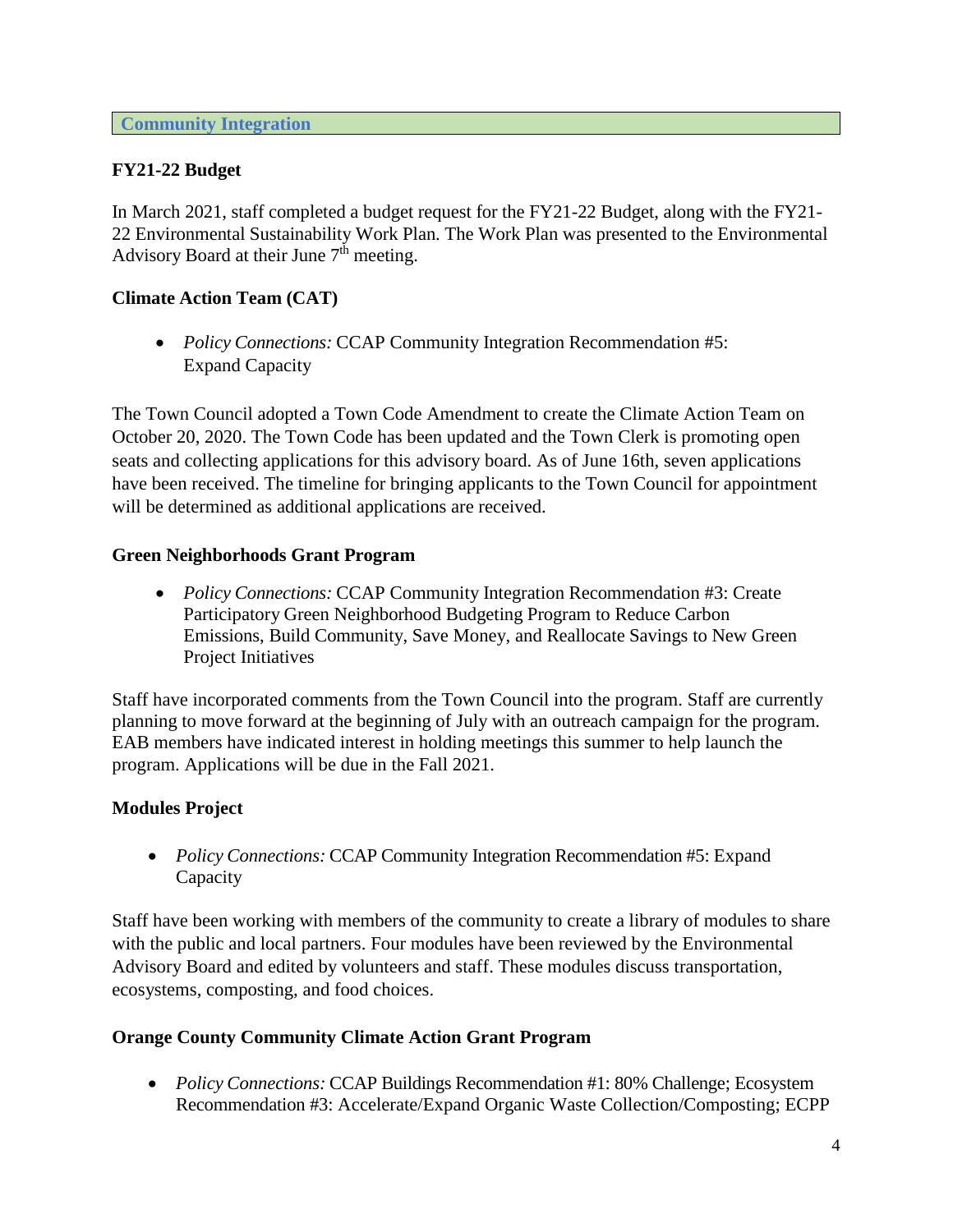Recommendation 3.C: Renewable Portfolio

Staff are exploring the submission of applications to this program in July 2021 to fund several projects, involving solar photovoltaic panels, a green roof, and organics collection/composting.

**Building Energy Efficiency Measures**

### **Energy Efficiency Revolving Loan Fund (EERLF)**

• *Policy Connections:* Buildings Recommendation #1, #2: Reduce Emissions Attributed to Carrboro Buildings by 50% by 2025; Energy Audit/Performance Rating; Community Integration Recommendation #4, #6: Integrate Climate Action with Local Living Economy; Facilitate Low Cost Financing for Energy Efficiency and Renewable Energy Projects

Staff expect to be actively working to move forward with this program in the next quarter. Staff will also examine opportunities to leverage this funding with larger-scale Federal programs.

**Transportation**

# **Volkswagen (VW) Settlement Phase 1 – Level 2 Charging Station**

 *Policy Connections*: ECPP Goals; CCAP Transportation Recommendation #1: Reduce Greenhouse Gas Emissions from Motor Vehicle Use by 50% by 2025.

Town staff submitted two applications for Level 2 Charging Stations on Town property in January 2021. In March 2021, staff were informed that the proposals were successful. The charging stations will be located in Dr. Martin Luther King Jr. Park and the Rosemary St. Municipal Parking Lot. Staff have executed agreements with the North Carolina Department of Environmental Quality for both stations. Public Works staff have been in contact with Duke Energy, charging station vendors, and electricians and are moving forward to install the charging stations this summer. The stations are required to be in operation by September 2021.

# **Transportation Demand Management (TDM) Grant – Fresh Starts Project**

 *Policy Connections:* CCAP Transportation Recommendation #4: Further Promote Walking, Biking, Transit

This project will involve a partnership between the Center for Advanced Hindsight, the Town of Carrboro, and Orange County to design and study the efficacy of transportation welcome packets for new residents. Project work will begin at the start of the next fiscal year in July 2021.

# **Contribution to Piedmont Electric Membership Corporation (PEMC) for Level 1 Electric Vehicle (EV) Charging Station at Carrboro Plaza**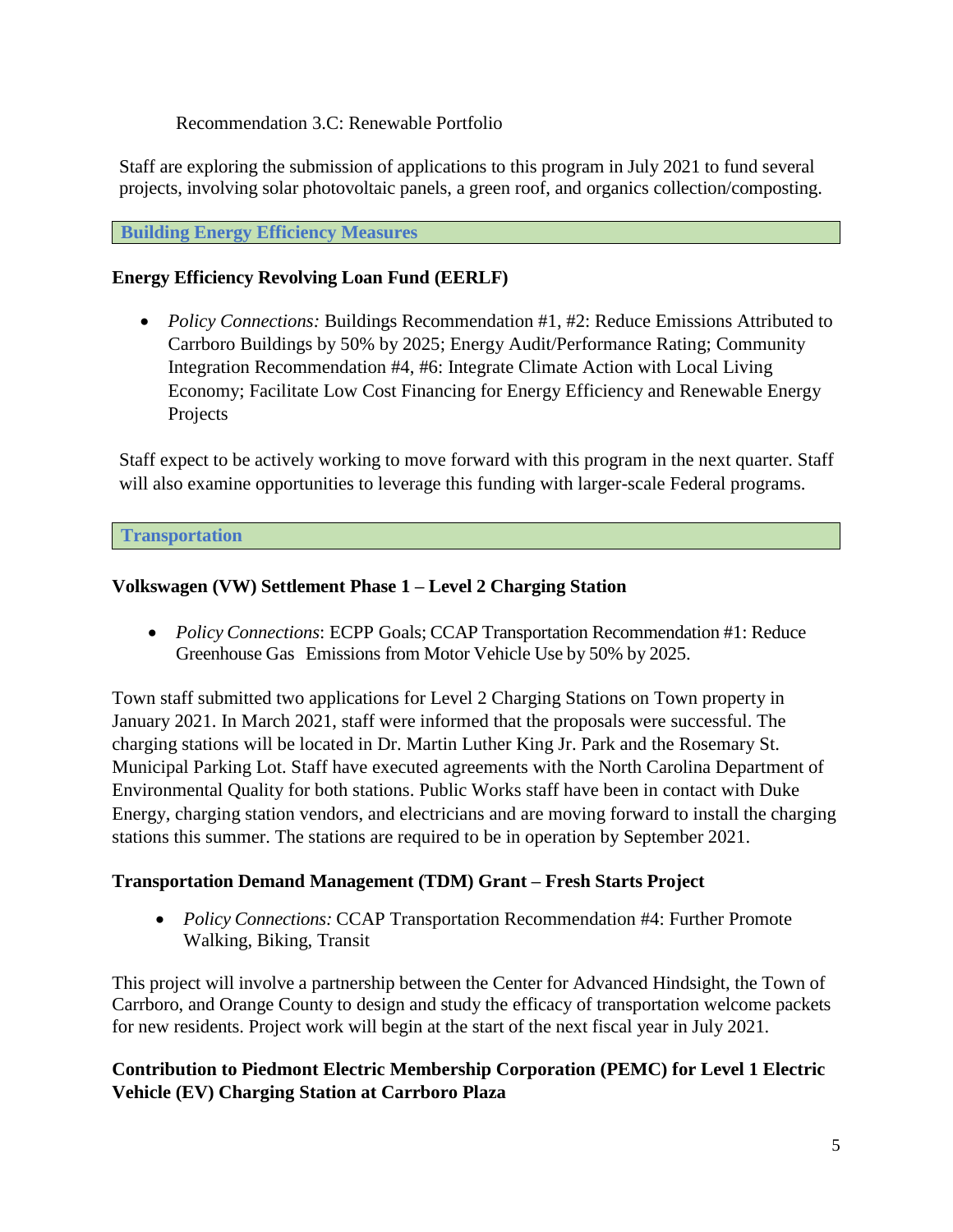*Policy Connections*: ECPP Goals; CCAP Transportation Recommendation #1: Reduce Greenhouse Gas Emissions from Motor Vehicle Use by 50% by 2025.

Piedmont Electric Membership Corporation has been awarded funding from the Volkswagen Settlement Phase 1 Zero Emission Vehicle Infrastructure Program for a DC Fast Charging Station in Carrboro Plaza [\(https://files.nc.gov/ncdeq/Air%20Quality/motor/vw-phase-1](https://files.nc.gov/ncdeq/Air%20Quality/motor/vw-phase-1-images/DCFAST_AWARDEES.pdf) [images/DCFAST\\_AWARDEES.pdf\)](https://files.nc.gov/ncdeq/Air%20Quality/motor/vw-phase-1-images/DCFAST_AWARDEES.pdf). The Town will contribute funding towards PEMC's match for the grant, as it will help Carrboro work toward CCAP goals. Staff have been in discussion with PEMC and are finalizing the payment of this contribution.

# **Ecosystem Protection and Enhancement**

# **NC Urban Forest Council Grant**

 *Policy Connections:* Ecosystem Recommendation #4: Tree Preservation, Protection and Conservation; Ecosystem Recommendation #6: Pursue Watershed Restoration Actions to Protect Local Streams from Changes in Rainfall Due to Climate Change

Staff had planned to organize a second volunteer event for this project in January to plant live stakes along the stream. However, due to high levels of local and statewide COVID-19 cases and the extension of the Governor's Stay-at-Home Order, staff decided to hold a virtual event. On March 6<sup>th</sup>, staff held a live presentation using Zoom to discuss the project with Carrboro residents, followed by a question and answer session. Staff submitted the final project report in April 2021.

# **Bee City USA**

Staff submitted a yearly report and renewed the Town's participation in Bee City USA in February 2021. In March 2021, Mayor Lavelle joined the Mayors' Monarch Pledge, which involves committing to create habitat for the monarch butterfly and pollinators and to educate residents about how they can make a difference at home and in their community. Staff worked to determine that the following action items would fit within the Town's FY21-22 Environmental Sustainability Work Plan:

- Issue a Proclamation to raise awareness about the decline of the monarch butterfly and the species' need for habitat.
- Launch or maintain a public communication effort to encourage residents to plant monarch gardens at their homes or in their neighborhoods
- Host or support a native seed or plant sale, give a way or swap.
- Host or support a monarch neighborhood challenge to engage neighborhoods and homeowners' associations within the community to increase awareness and/or create habitat for the monarch butterfly.
- Launch, expand, or continue an invasive species removal program that will support the re-establishment of native habitats for monarch butterflies and other pollinators.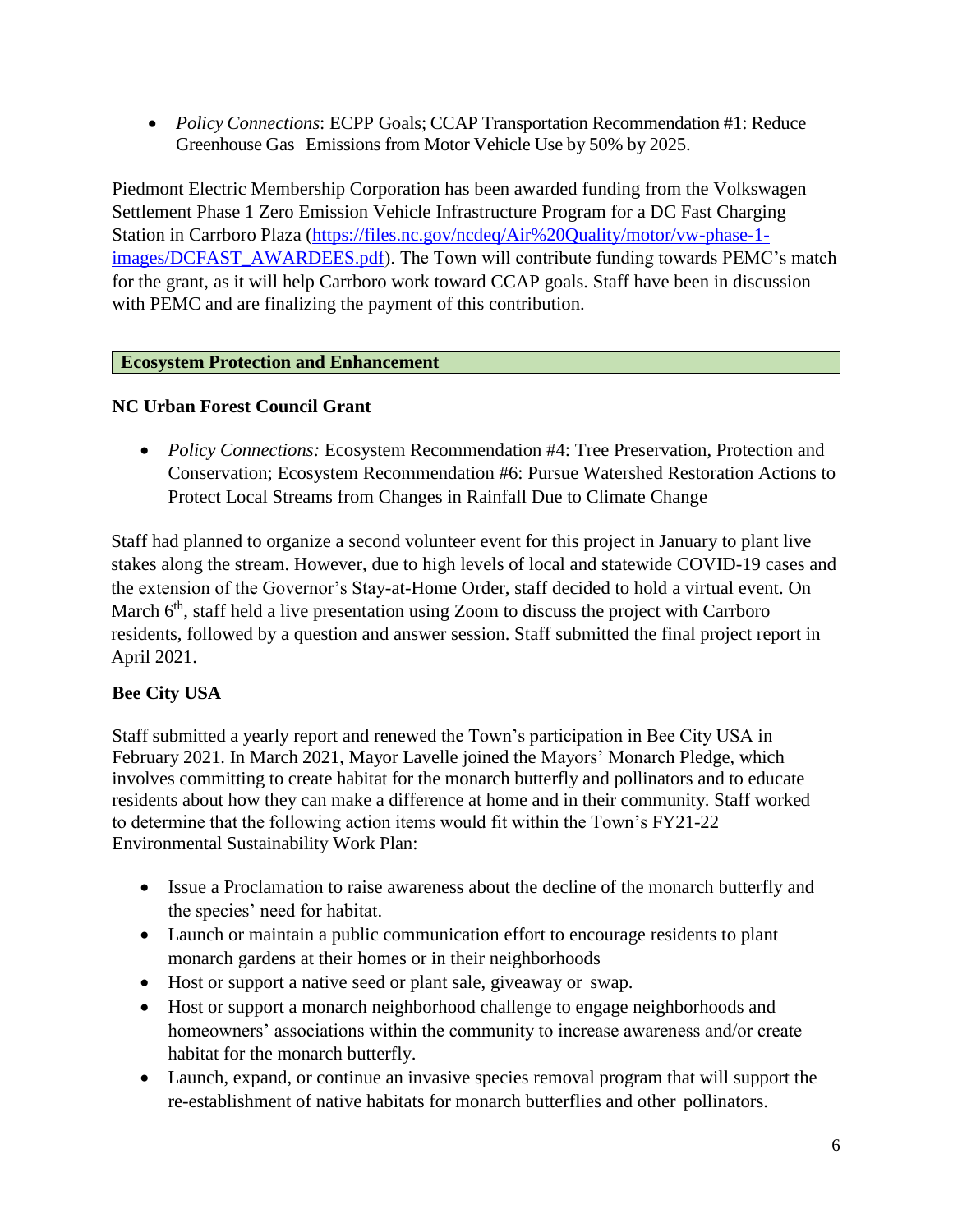- Display educational signage at monarch gardens and pollinator habitat beyond monarch demonstration gardens.
- Change weed or mowing ordinances to allow for native prairie and plant habitats.
- Direct city property managers to consider the use of native milkweed and nectar plants at city properties, where appropriate.
- Change ordinances so pesticide, herbicide, insecticide or other chemicals used in the community are not harmful to pollinators.
- Adopt ordinances that support reducing light pollution

### **Invasive Species Volunteer Events**

 *Policy Connections:* Ecosystem Recommendation #5: Improve Regulations and Community Capacity to Discourage Invasive Plants and Encourage Native Plants

The Town's Environmental Sustainability Coordinator will continue to supervise small monthly meet-ups at Wilson Park to control invasive species. Public Works staff have also worked to coordinate pickups to remove the vegetation. Staff are now working on a new direction for this project and are pursuing the creation of a program for volunteers to work independently, which will be presented to the Council in the fall. Staff have reached out to local municipalities with Adopt-a-Park/Trail programs for input and will be modeling the program to meet the Town's needs.

#### **Composting Bin Sales**

 *Policy Connections:* Ecosystem Recommendation #3: Accelerate/Expand Organic Waste Collection/Composting

Town staff have launched composting bin sales and are working with the Town's Communication Manager to promote the sales and perform additional outreach with a composting how-to video. Carrboro residents can purchase compost bins by mailing an order form and payment to Town Hall. Planning Department staff will provide contactless bin delivery. Staff will work to provide additional purchasing options, including in-person purchasing, when COVID-19 precautions no longer need to be in place.

#### **Managed Natural Landscape Ordinance**

 *Policy Connections:* Ecosystem Recommendation #5: Improve Regulations and Community Capacity to Discourage Invasive Plants and Encourage Native Plants

Town staff have incorporated comments from the North Carolina Botanical Garden and New Hope Audubon Society as requested by the Town Council in October 2020. Staff have also incorporated comments from Carrboro residents and will continue to meet with residents to discuss the ordinance. A new draft ordinance will be presented to the Council in the fall and staff will perform outreach about the ordinance to Carrboro residents.